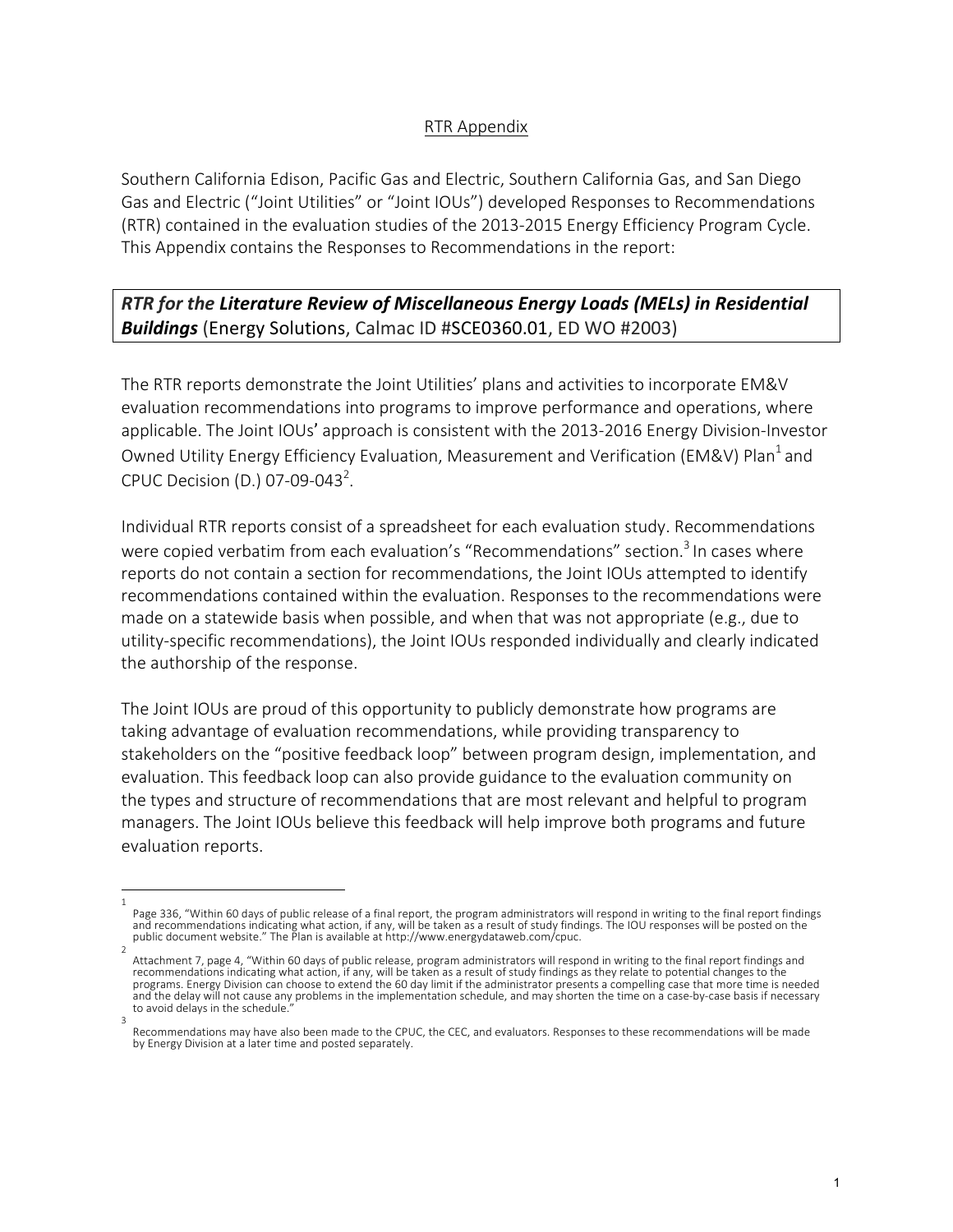## Response to Recommendations (RTR) in Impact, Process, and Market Assessment Studies

**Study Title:** Literature Review of Miscellaneous Energy Loads (MELs) in Residential Buildings **Program:** Plug Loads Author: Energy Solutions **Calmac ID:** SCE0360.01 **ED WO:**  2003 Link to Report: http://calmac.org/publications/MEL\_Literature\_Review\_6\_10\_14.pdf

|                         |      |                                                                                                                                                                                                                                                                                                                                                                                                                                                                                                                                                                                                                                                   |                                                                         |                                         |                                                                               |                                                                                                                                                                                                                                                                                                                                                                                                                                          |                                                            | <b>PG&amp;E (if applicable)</b>                                                                                                                                                                                                                                                                                                                                     | <b>SCE (if applicable)</b>                                |                                                                                                                                                                                                                                                                                                                                                                                                                                                                                                                       | <b>SDG&amp;E (if applicable)</b>                           |                                                                                                                                                                                                                                                                                                                                                                                                                                                                                                                                                                                                                                                     |
|-------------------------|------|---------------------------------------------------------------------------------------------------------------------------------------------------------------------------------------------------------------------------------------------------------------------------------------------------------------------------------------------------------------------------------------------------------------------------------------------------------------------------------------------------------------------------------------------------------------------------------------------------------------------------------------------------|-------------------------------------------------------------------------|-----------------------------------------|-------------------------------------------------------------------------------|------------------------------------------------------------------------------------------------------------------------------------------------------------------------------------------------------------------------------------------------------------------------------------------------------------------------------------------------------------------------------------------------------------------------------------------|------------------------------------------------------------|---------------------------------------------------------------------------------------------------------------------------------------------------------------------------------------------------------------------------------------------------------------------------------------------------------------------------------------------------------------------|-----------------------------------------------------------|-----------------------------------------------------------------------------------------------------------------------------------------------------------------------------------------------------------------------------------------------------------------------------------------------------------------------------------------------------------------------------------------------------------------------------------------------------------------------------------------------------------------------|------------------------------------------------------------|-----------------------------------------------------------------------------------------------------------------------------------------------------------------------------------------------------------------------------------------------------------------------------------------------------------------------------------------------------------------------------------------------------------------------------------------------------------------------------------------------------------------------------------------------------------------------------------------------------------------------------------------------------|
| Item                    | Page | <b>Findings</b>                                                                                                                                                                                                                                                                                                                                                                                                                                                                                                                                                                                                                                   | <b>Best Practice /</b><br><b>Recommendations</b>                        | Recom-<br>mendation<br><b>Recipient</b> | <b>Combined</b><br><b>Disposition</b><br>(Accepted,<br>Rejected,<br>or Other) | <b>Combined Disposition Notes</b><br>(e.g. Description of specific program<br>change or Reason for rejection or<br>Under further review)                                                                                                                                                                                                                                                                                                 | <b>Disposition</b><br>(Accepted,<br>Rejected,<br>or Other) | <b>Disposition Notes</b><br>(e.g. Description of specific program<br>change or Reason for rejection or<br>Under further review)                                                                                                                                                                                                                                     | <b>Disposition</b><br>(Accepted<br>Rejected,<br>or Other) | <b>Disposition Notes</b><br>(e.g. Description of specific program<br>change or Reason for rejection or<br>Under further review)                                                                                                                                                                                                                                                                                                                                                                                       | <b>Disposition</b><br>(Accepted,<br>Rejected,<br>or Other) | <b>Disposition Notes</b><br>(e.g. Description of specific program<br>change or Reason for rejection or<br>Under further review)                                                                                                                                                                                                                                                                                                                                                                                                                                                                                                                     |
| 1                       | 82   | The 2008 Home Energy Rating Sys-<br>tem (HERS) technical manual, mis-<br>cellaneous electricity consumption<br>is modeled as a function of square<br>footage, and the only plug loads<br>that are individually modeled are<br>refrigerator/freezers, dishwashers,<br>clothes dryers, clothes washers,<br>and range/ovens. We recommend<br>that the next version of the HERS<br>model be updated to individually<br>account for major MELs.                                                                                                                                                                                                        | Update the HERS<br>model to incorpo-<br>rate large MEL<br>end-uses      | All IOUs                                | Other                                                                         | HERS Model updates are completed<br>by the California Energy Commission.<br>The IOUs will support where applica-<br>ble.                                                                                                                                                                                                                                                                                                                 | Other                                                      | HERS Model updates are completed<br>by the California Energy Commission,<br>but will be supported where applica-<br>ble.                                                                                                                                                                                                                                            | Other                                                     | HERS Model updates are completed<br>by the California Energy Commission,<br>but will be supported where applica-<br>ble.                                                                                                                                                                                                                                                                                                                                                                                              | Other                                                      | HERS Model updates are completed<br>by the California Energy Commission.<br>will be supported where applicable.                                                                                                                                                                                                                                                                                                                                                                                                                                                                                                                                     |
| $\overline{2}$          | 83   | Accurate modeling of CE devices<br>requires an understanding of both<br>existing stock energy use and how<br>that stock energy use is expected<br>to change over time.                                                                                                                                                                                                                                                                                                                                                                                                                                                                            | Develop a Stock-<br>Flow model to in-<br>form ZNE modeling<br>efforts   | All IOUs                                | Other                                                                         | PAs may include components of this<br>recommendation as a part of pro-<br>gram design when new approaches<br>to plug load end uses are developed<br>in the upcoming implementation plan<br>cycle.                                                                                                                                                                                                                                        | Other                                                      | PG&E suggests that PAs may include<br>components of this recommendation<br>as a part of program design when<br>new approaches to plug load end<br>uses are developed in the upcoming<br>implementation plan cycle and go<br>through statewide administration's<br>single implementer.                                                                               | Other                                                     | SCE suggests that PAs may include<br>components of this recommendation<br>as a part of program design when<br>new approaches to plug load end<br>uses are developed in the upcoming<br>implementation plan cycle and go<br>through statewide administration's<br>single implementer.                                                                                                                                                                                                                                  | Other                                                      | SDG&E suggests that PAs may in-<br>clude components of this recom-<br>mendation as a part of program de-<br>sign when new approaches to plug<br>load end uses are developed in the<br>upcoming implementation plan cycle<br>and go through statewide admin-<br>istration's single implementer.                                                                                                                                                                                                                                                                                                                                                      |
| $\overline{\mathbf{3}}$ | 83   | For products with limited existing<br>data on usage, power, and/or in-<br>stalled base, we recommend up-<br>dating current estimates to better<br>characterize existing energy use. To<br>improve usage and power data, we<br>recommend obtaining this data<br>from large-scale metering studies<br>instead of user surveys due to the<br>limitations of survey data to accu-<br>rately reflect actual usage for<br>smaller consumer electronics. For<br>installed base and saturation data.<br>we recommend using saturation<br>data from the forthcoming 2012<br>California Lighting and Appliance<br>Saturation Survey (CLASS) (KEMA<br>2014). | Improve existing<br>data for MELs with<br>low levels of confi-<br>dence | All IOUs                                | Other                                                                         | IOUs agree that a better understand-<br>ing of MELs is an area of need. IOUs<br>recognize that saturation surveys<br>such as CLASS may be the appropri-<br>ate avenue for additional MEL's stud-<br>ies and points to ongoing studies in<br>the area of Plug loads and MELS that<br>may support these efforts such as the<br>Case study being led by PG&E: 2016-<br>RES-ACM-D. (HOW ABOUT AB 793 pi-<br>lot guidance in the resolution?) | Other                                                      | PG&E agrees that a better under-<br>standing of MELs is an area of need.<br>PG&E recognizes that saturation sur-<br>veys such as CLASS may be the appro-<br>priate avenue for additional MEL's<br>studies and points to ongoing studies<br>in the area of Plug loads and MELS<br>that may support these efforts such<br>as the PG&E Case study: 2016-RES-<br>ACM-D. | Other                                                     | SCE agrees that a better understand-<br>ing of MELs is an area of need. SCE<br>recognizes that saturation surveys<br>such as CLASS may be the appropri-<br>ate avenue for additional MEL's stud-<br>ies and points to ongoing studies in<br>the area of Plug loads and MELS that<br>may support these efforts such as the<br>Case study being led by PG&E: 2016-<br>RES-ACM-D. Additionally, SW EM&V<br>recently concluded the "MEL Phase II<br>study", which examined the potential<br>for MEL predictive analytics. | Other                                                      | SDG&E agrees that a better under-<br>standing of MELs is an area of need.<br>SDG&E recognizes that saturation<br>surveys such as CLASS may be the<br>appropriate avenue for additional<br>MEL's studies and points to ongoing<br>studies in the area of Plug loads and<br>MELS that may support these efforts<br>such as the Case study being led by<br>PG&E: 2016-RES-ACM-D. Addition-<br>ally, SW EM&V recently concluded<br>the "MEL Phase II study", which ex-<br>amined the potential for MEL predic-<br>tive analytics. SDGE also anticipates<br>including results from the ongoing<br>CEC CEUS and RASS studies in pro-<br>grammatic design. |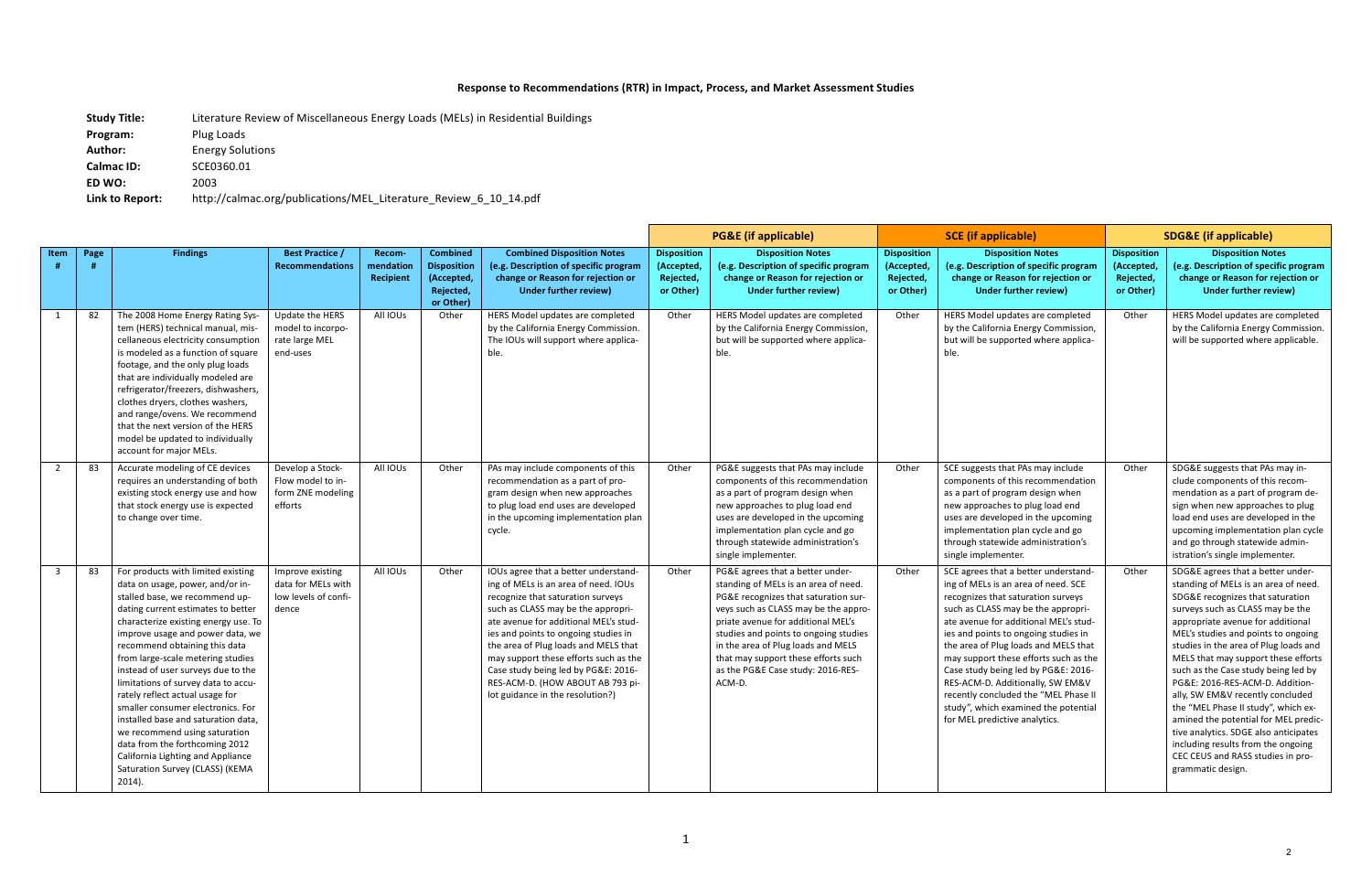|   | 83 | A major challenge in modeling MEL<br>energy consumption is the very<br>limited data for non-ENERGY STAR<br>models. Developing a better under-<br>standing of the energy use of an<br>entire product category is a critical<br>component of developing a stock-<br>flow model, as well understanding<br>potential energy savings opportu-<br>nities for future utility programs.<br>While ENERGY STAR typically lists<br>energy data for qualifying prod-<br>ucts, there is very little data on<br>non-qualifying models entering the<br>market. In some cases, especially<br>Audio / Video devices, the little<br>data that is available is limited and<br>often has a low level of certainty.<br>We recommend working with EPA<br>and other stakeholders to identify<br>opportunities to improve the exist-<br>ing knowledge base of non-qualify-<br>ing products coming to market. | Work with ENERGY<br>STAR and other<br>stakeholders to im-<br>prove energy infor-<br>mation for non-EN-<br>ERGY STAR prod-<br>ucts                        | All IOUs | Accepted | IOUs will continue working with the<br>EPA and Energy Star to improve en-<br>ergy information for non-ENERGY<br>STAR products. Additionally, as new<br>approaches to these end use are de-<br>veloped in the upcoming implemen-<br>tation plans, PAs may include this ap-<br>proach as a part of the program de-<br>sign. | Accepted | PG&E currently works with and will<br>continue working with the EPA and<br>Energy Star to improve energy infor-<br>mation for non-ENERGY STAR prod-<br>ucts. Additionally, as new approaches<br>to these end use are developed in the<br>upcoming implementation plans, PAs<br>may include this approach as a part<br>of the program design.                               | Accepted | SCE currently works with and will<br>continue working with the EPA and<br>Energy Star to improve energy infor-<br>mation for non-ENERGY STAR prod-<br>ucts. Additionally, as new approaches<br>to these end use are developed in the<br>upcoming implementation plans, PAs<br>may include this approach as a part<br>of the program design.                              | Accepted | SDG&E currently works with and will<br>continue working with the EPA and<br>Energy Star to improve energy infor-<br>mation for non-ENERGY STAR prod-<br>ucts. As new approaches to these<br>end use are developed in the upcom-<br>ing implementation plans, PAs may<br>include this approach as a part of the<br>program design.                                                                                                                               |
|---|----|--------------------------------------------------------------------------------------------------------------------------------------------------------------------------------------------------------------------------------------------------------------------------------------------------------------------------------------------------------------------------------------------------------------------------------------------------------------------------------------------------------------------------------------------------------------------------------------------------------------------------------------------------------------------------------------------------------------------------------------------------------------------------------------------------------------------------------------------------------------------------------------|----------------------------------------------------------------------------------------------------------------------------------------------------------|----------|----------|---------------------------------------------------------------------------------------------------------------------------------------------------------------------------------------------------------------------------------------------------------------------------------------------------------------------------|----------|----------------------------------------------------------------------------------------------------------------------------------------------------------------------------------------------------------------------------------------------------------------------------------------------------------------------------------------------------------------------------|----------|--------------------------------------------------------------------------------------------------------------------------------------------------------------------------------------------------------------------------------------------------------------------------------------------------------------------------------------------------------------------------|----------|-----------------------------------------------------------------------------------------------------------------------------------------------------------------------------------------------------------------------------------------------------------------------------------------------------------------------------------------------------------------------------------------------------------------------------------------------------------------|
| 5 | 84 | This wide distribution across de-<br>vices and minimal per-unit energy<br>savings limits the effectiveness of<br>traditional utility program mecha-<br>nisms and is a key challenge for<br>ZNE buildings. Due to the limited<br>per-unit savings, an incentive-<br>based, resource-acquisition pro-<br>gram for MELs may have limited<br>success if not coupled with a<br>broader, market transformation ap-<br>proach.<br>We recommend supporting a mar-<br>ket transformation (MT) approach<br>which attempts to create large-<br>scale changes in aggregate. Alt-<br>hough most MELs have low energy<br>consumption, many MELs, particu-<br>larly CE devices, have high sales<br>volumes and therefore significant<br>change can be achieved by ad-<br>dressing the market as a whole.                                                                                            | Support a Market<br>Transformation<br>(MT) approach to<br>address MEL en-<br>ergy consumption                                                            | All IOUs | Accepted | IOUS support this approach for lim-<br>ited measures. As new approaches to<br>plug load end uses are developed in<br>the upcoming implementation plan<br>cycle through statewide administra-<br>tion, PAs may include this as a part of<br>the program design.                                                            | Accepted | PG&E programming supports this ap-<br>proach for limited measures. As new<br>approaches to plug load end uses are<br>developed in the upcoming imple-<br>mentation plan cycle through<br>statewide administration, PAs may in-<br>clude this as a part of the program<br>design.                                                                                           | Accepted | Current SCE programming supports<br>this approach for limited measures.<br>As new approaches to plug load end<br>uses are developed in the upcoming<br>implementation plan cycle through<br>statewide administration, PAs may in-<br>clude this as a part of the program<br>design.                                                                                      | Accepted | SDG&E programming supports this<br>approach for limited measures. As<br>new approaches to plug load end<br>uses are developed in the upcoming<br>implementation plan cycle through<br>statewide administration, PAs may<br>include this as a part of the program<br>design.                                                                                                                                                                                     |
| 6 | 84 | We recommend that the IOUs con-<br>sider conducting a study similar to<br>NEEA's within California. However,<br>we recommend that the IOUs re-<br>view the NEEA study reports and<br>lessons learned prior to consider-<br>ing a similar effort in California.<br>NEEA's study began in March 2012,<br>and therefore implementing a simi-<br>lar study in 2016-17 could provide                                                                                                                                                                                                                                                                                                                                                                                                                                                                                                      | Consider conduct-<br>ing a large-scale,<br>multi-year compre-<br>hensive metering<br>study to improve<br>plug load energy<br>data within Califor-<br>nia | All IOUs | Accepted | IOUs may consider this larger study in<br>relation depending on funding and<br>prioritization. IOU's will conduct re-<br>search on emerging technologies<br>within the plug load end use to meet<br>Assembly Bill 793 which requires<br>IOU's to offer incentives for Energy<br>Management Technology.                    | Accepted | PG&E may consider this larger study<br>in relation depending on funding and<br>prioritization. Alternatively, PG&E has<br>worked with statewide IOU's, and<br>other entities to conduct research on<br>emerging technologies within the<br>plug load end use to meet Assembly<br>Bill 793 which requires IOU's to offer<br>incentives for Energy Management<br>Technology. | Accepted | SCE may consider this larger study in<br>relation depending on funding and<br>prioritization. Alternatively, SCE has<br>worked with statewide IOU's, and<br>other entities to conduct research on<br>emerging technologies within the<br>plug load end use to meet Assembly<br>Bill 793 which requires IOU's to offer<br>incentives for Energy Management<br>Technology. | Accepted | SDG&E may consider this larger<br>study in relation depending on fund-<br>ing and prioritization. SDG&E has<br>worked with statewide IOU's, and<br>other entities to conduct research on<br>emerging technologies within the<br>plug load end use to meet Assembly<br>Bill 793 which requires IOU's to offer<br>incentives for Energy Management<br>Technology. Additionally, as noted<br>above, the SW EM&V team has con-<br>cluded a forecasting study titled |